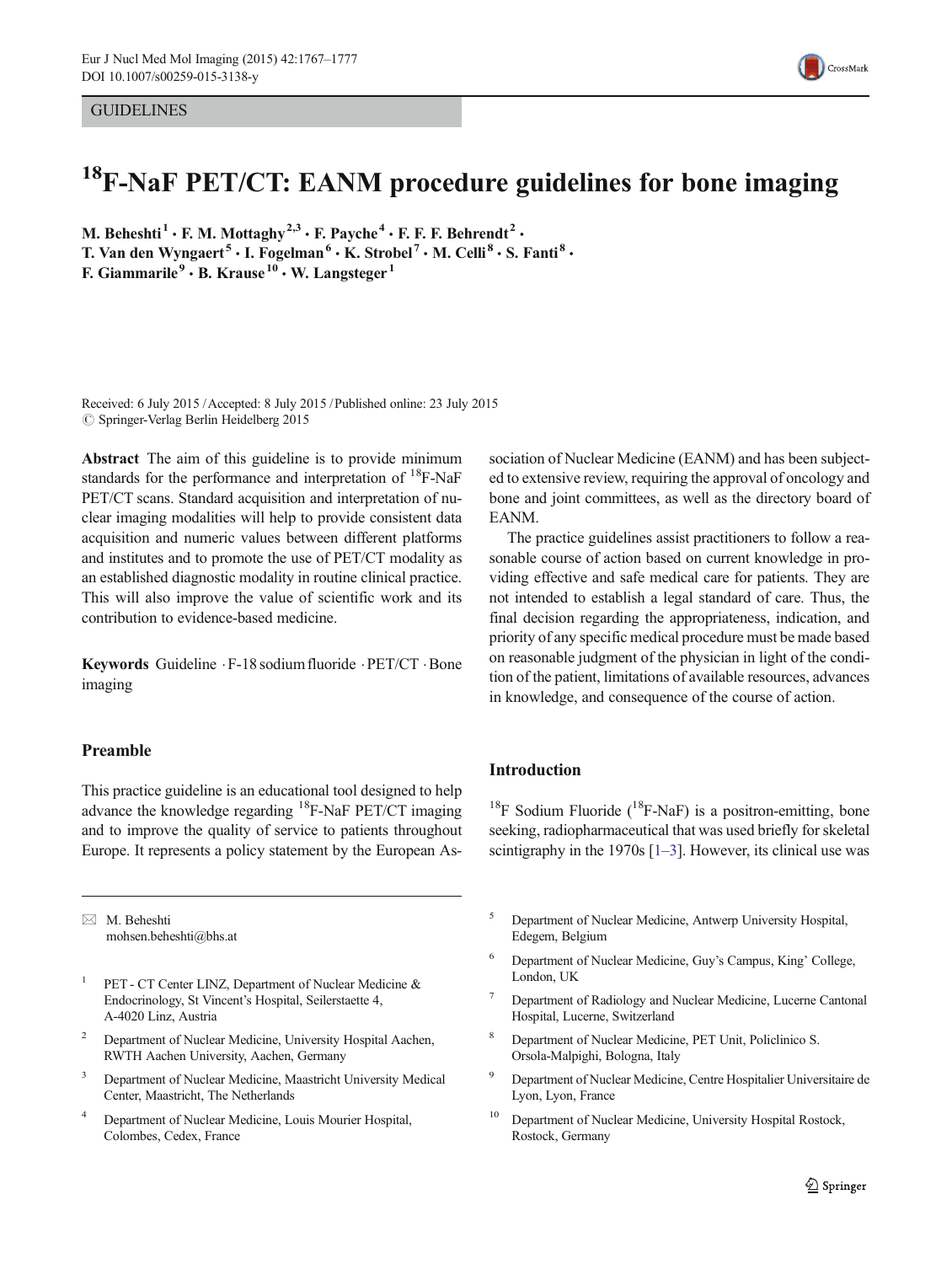limited at that time mainly due to its high 511 keV energy annihilation photons, the logistic difficulties in delivering a tracer with short half-life of 110 min, as well as due to the less than ideal features of conventional gamma cameras. With the advent of the first technetium-99 m  $(^{99}$ mTc) based phosphonates in the late 1970s and the development of the Anger camera, <sup>18</sup>F-NaF was largely replaced by <sup>99m</sup>Tc-labeled phosphonates that have optimal characteristics for conventional gamma cameras [\[2](#page-8-0), [3](#page-8-0)].

During the last few decades, bone scintigraphy has been used routinely in the assessment of malignant and benign diseases in the skeleton. However, it shows limited sensitivity and specificity. The advent of single photon emission tomography (SPECT) in particular in combination with computed tomography (CT) has further increased the diagnostic accuracy of planar bone scintigraphy and its clinical applications [[4,](#page-8-0) [5\]](#page-8-0). Increasing implementation of PET/CT devices and use of  $18F$  labeled agents in the last few years has rekindled the interest in using  ${}^{18}$ F-NaF.

Common standards will help consistent data acquisition and numeric values between different platforms and institutes to promote the use of PET/CT modality and optimal imaging that would be acceptable by any clinician in any institute. This will also increase the value of scientific work and its contribution to evidence-based medicine which is necessary for optimal patient management and standard health care in different hospitals. This guideline will, therefore, provide general information about  $^{18}$ F-NaF PET/CT to assist physicians to carry out, interpret, and document 18F-NaF PET/CT studies and to standardize diagnostic quality and quantitative information.

#### Principle and definitions

See European Association of Nuclear Medicine procedure guidelines for tumour PET imaging [\[6](#page-8-0)] and the Society of Nuclear Medicine practice guideline for <sup>18</sup>F-NaF PET/CT bone scan 1.0 [\[7](#page-8-0)].

### Preparation

 $18$ F-NaF is produced by 11-MeV proton irradiation of  $18$ Owater in a tantalum target body (10) using a cyclotron. The irradiated aqueous solution containing  ${}^{18}F$ -NaF is diluted with sterile water (5 mL) and passed through a cation exchange  $(H<sup>+</sup>)$ form) cartridge. The eluent from the cation exchange cartridge is passed through an anion exchange (HCO3<sup>−</sup> form) cartridge to trap the  $18$ F NaF. The anion exchange cartridge is then flushed with 10 mL of sterile water, and the 18 F fluoride is then eluted with 10 mL of sterile normal saline and is passed through a sterile filter into a sterile multidose vial [[2\]](#page-8-0). The quality control tests for the  ${}^{18}F$ -NaF conform to the European Pharmacopeia.

### Pharmacokinetics and uptake mechanism

PET with the short half-life bone seeking agent  $^{18}$ F-NaF  $(T_{1/2}=110 \text{ min})$  provide a unique way of assessment of regional bone metabolism that complements other investigations such as bone biopsy and biochemical markers as an assistant tool for research studies  $[8, 9]$  $[8, 9]$  $[8, 9]$ . <sup>18</sup>F-NaF binds to sites of new bone formation and serves as a marker of bone blood flow and osteoblastic activity [\[10](#page-8-0)–[12\]](#page-8-0). Bone is composed of two thirds mineral and one third collagen, an extracellular matrix, and a variety of bone lining cells. The mineral matrix is composed of calcium hydroxyapatite. Uptake of  $^{18}$ F-NaF has a similar mechanism to <sup>99m</sup>Tc-MDP. Following chemisorption of fluoride ions onto the surface of hydroxyapatite, they exchange with the hydroxyl (OH<sup>−</sup> ) ions in the crystal, forming fluoroapatite [[13\]](#page-8-0).

 $Ca<sub>5</sub>(PO<sub>4</sub>)<sub>3</sub>OH + F^- \rightarrow Ca<sub>5</sub>(PO<sub>4</sub>)<sub>3</sub>F + OH^-$ 

<sup>18</sup>F-NaF undergoes rapid blood clearance with first-pass clearance close to 100 % [\[14](#page-8-0)] mainly due to a negligible proportion of protein binding. Plasma clearance is very rapid, and only 10  $\%$  of <sup>18</sup>F-NaF remains in the plasma in about 1 h after injection [\[2](#page-8-0)], and the 5 h integrated plasma concentration was only 1.1–2.6 % of the dose per liter. The reported 5 h cumulative urine excretion was 7.4–24.8 % in eight patients [\[2](#page-8-0), [15\]](#page-8-0). Approximately 50 % of the injected  $^{18}$ F-NaF is taken up in bone [\[3](#page-8-0)] and about 30 % of the injected dose is in red blood cells, which does not interfere with bone uptake as  $^{18}$ F-NaF freely diffuses across the cell membrane [[2\]](#page-8-0). The remainder excreted by the kidneys by 6 h after tracer administration. These properties permit a short uptake time of  $^{18}$ F-NaF allowing early imaging acquisition.

Moreover, quantitative <sup>18</sup>F-NaF PET imaging provides a novel way to study bone metabolism as an additional research tool besides conventional measurements using bone turnover markers in the investigation of new treatments for osteoporosis. The advantage of  ${}^{18}$ F-NaF PET to bone markers that measure the integrated response to treatment across the whole skeleton is to distinguish the changes occurring at sites of particular clinical interest such as the hip and spine [[16](#page-8-0), [17\]](#page-8-0). Dynamic PET imaging can be used to measure the effective bone plasma flow  $(K_1, \text{ from which bone blood flow can be})$ estimated) and the fluoride plasma clearance to bone mineral  $(K<sub>i</sub>)$  at sites within the field of view of the PET scanner. Following completion of the dynamic scan, a series of static scan images can be used to estimate  $K_i$  at any number of additional sites throughout the skeleton provided between two and four venous blood samples are taken to derive the input function.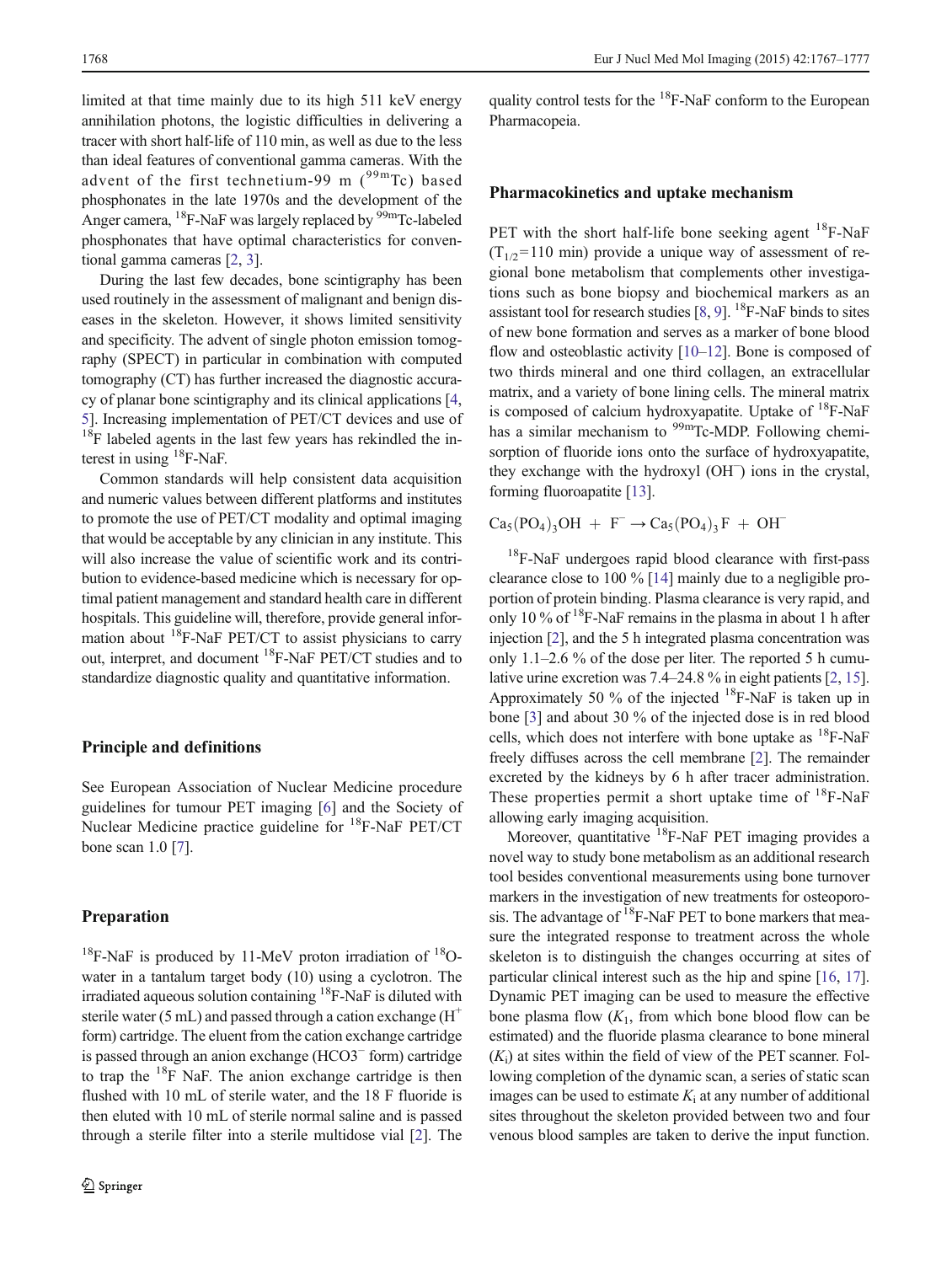Standardised uptake values (SUVs) in bone can also be mea-sured [[18\]](#page-8-0).

#### Indications

PET is an evolving diagnostic imaging modality with occasional differences in indications between individual countries depending on their health care systems.

The Centers for Medicare and Medicaid Services (CMS) issued a decision memorandum regarding the use of <sup>18</sup>F-NaF PET for detection of bony metastasis in February 26, 2010, that "the available evidence is sufficient to determine that  $^{18}$ F-NaF PET imaging to identify bone metastasis of cancer to inform the initial antitumor treatment strategy or to guide subsequent antitumor treatment strategy after the completion of initial treatment, is reasonable and necessary"; however, the CMS has concluded that the evidence is not sufficient to determine that the results of 18F-NaF PET imaging to identify bone metastases improved health outcomes of beneficiaries with cancer, and therefore, this use is not reasonable and necessary under the Social Security Act [\[19](#page-8-0)]. This resulted in the creation of the National Oncologic PET Registry for 18F-NaF (NOPR  $^{18}$ F-NaF PET) [\[20](#page-8-0)–[22\]](#page-8-0). The initial results of NOPR in prostate cancer patients showed that the post imaging plan was revised to treatment in 77 % of patients referred for initial staging. The authors reported a high overall impact of  ${}^{18}$ F-NaF PET, principally related to its effect on replacing intended use of other advanced imaging. Its imaging adjusted impact was similar to that observed with  $^{18}$ F-FDG PET for restaging or suspected recurrence in other cancer types [[21\]](#page-8-0).

In non-prostate cancer patients <sup>18</sup>F-NaF PET led to change in intended management in a substantial fraction of patients [\[22\]](#page-8-0).

Conventional  $\rm{^{99m}Tc-MDP}$  bone scintigraphy has been the method of choice for the assessment of bone metastases in cancers with various entities especially in prostate, lung, and breast cancers, since it provides a whole body survey with acceptable sensitivity at a relatively low cost [\[23](#page-8-0), [24](#page-8-0)].

Applications of bone scintigraphy in the assessment of malignancies include initial staging, therapy monitoring and determining the areas at risk for pathological fracture. In addition, bone scintigraphy allows depicting various benign bone diseases such as metabolic and inflammatory bone diseases, as well as orthopedic disorders. In spite of the relative high sensitivity of <sup>99m</sup>Tc-MDP scintigraphy for the assessment of advanced bone metastases, it may have limited value in the detection of early bony involvement because this technique relies on the determination of the regional blood flow as well as osteoblastic activity of the bone lesions rather than the identification of the tumor itself. In addition, conventional planar scintigraphy showed limited spatial resolution for the detection of bone metastases in particular in complex skeletal structures such as spine, skull, and pelvis [[25](#page-8-0)] that also affect its sensitivity [[26\]](#page-8-0). Many studies show that single photon emission computed tomography (SPECT) can minimise the shortcomings of planar bone scintigraphy in the assessment of the spine [\[23,](#page-8-0) [27](#page-8-0)–[34](#page-8-0)]. With development of the scanners capabilities, multi-field of view SPECT and SPECT/CT are proposed as superior methods compared to localized SPECT for the evaluation of bone metastases throughout the entire skeleton [\[35](#page-8-0), [36\]](#page-8-0).

Hence, the transition to the better resolution of PET/CT for assessment of bone metastases is demanding, with the use of the positron emitter  $^{18}$ F-NaF as the radiotracer of choice. Recently, many studies have assessed the impact of PET or PET/CT in the assessment of bone metastases with the use of the positron emitter  $^{18}$ F-NaF as the radio-tracer of choice [\[35](#page-8-0)–[40\]](#page-9-0). They showed that  $^{18}$ F-NaF PET is more accurate than  $99m$ Tc-MDP planar imaging or SPECT for the assessment of malignant bone diseases. The higher-quality imaging, increased clinical accuracy, greater convenience to the patient and referring physician, and more efficient use of nuclear medicine resources all indicate the need to reconsider the use of  $^{18}$ F-NaF PET for imaging malignant skeletal diseases [\[37\]](#page-8-0). Despite the high performance of  $^{18}$ F-NaF PET/CT, its clinical use remains limited because of the still-limited availability of PET/CT scanners when compared with gamma cameras, lack of uniform reimbursements, and lack of standard validated interpretation criteria.

The main clinical indications of <sup>18</sup>F-NaF PET/CT are identification of bone metastases, correct determination of the extent of disease, and localization of the malignant bony lesions [\[24](#page-8-0), [35,](#page-8-0) [37,](#page-8-0) [41](#page-9-0)–[46\]](#page-9-0). However, based on current data, the following indications have been suggested to be appropriate in certain cases:

#### Benign bone disease

- Metabolic bone disease and assessment of the therapy [\[47](#page-9-0)]
- **Osteomyelitis**
- & Spondyloarthropathies, axial and/or peripheral forms [\[48,](#page-9-0) [49\]](#page-9-0)
- Osteoarthritis (hip, knee, foot) [\[50](#page-9-0), [51\]](#page-9-0)
- Avascular osteonecrosis [[52](#page-9-0)–[55](#page-9-0)]
- Paget's disease [\[56\]](#page-9-0)
- Foot pain of unclear origin [\[57](#page-9-0)]
- & Unexplained pain syndrome

#### Orthopedic applications

Heterotopic ossification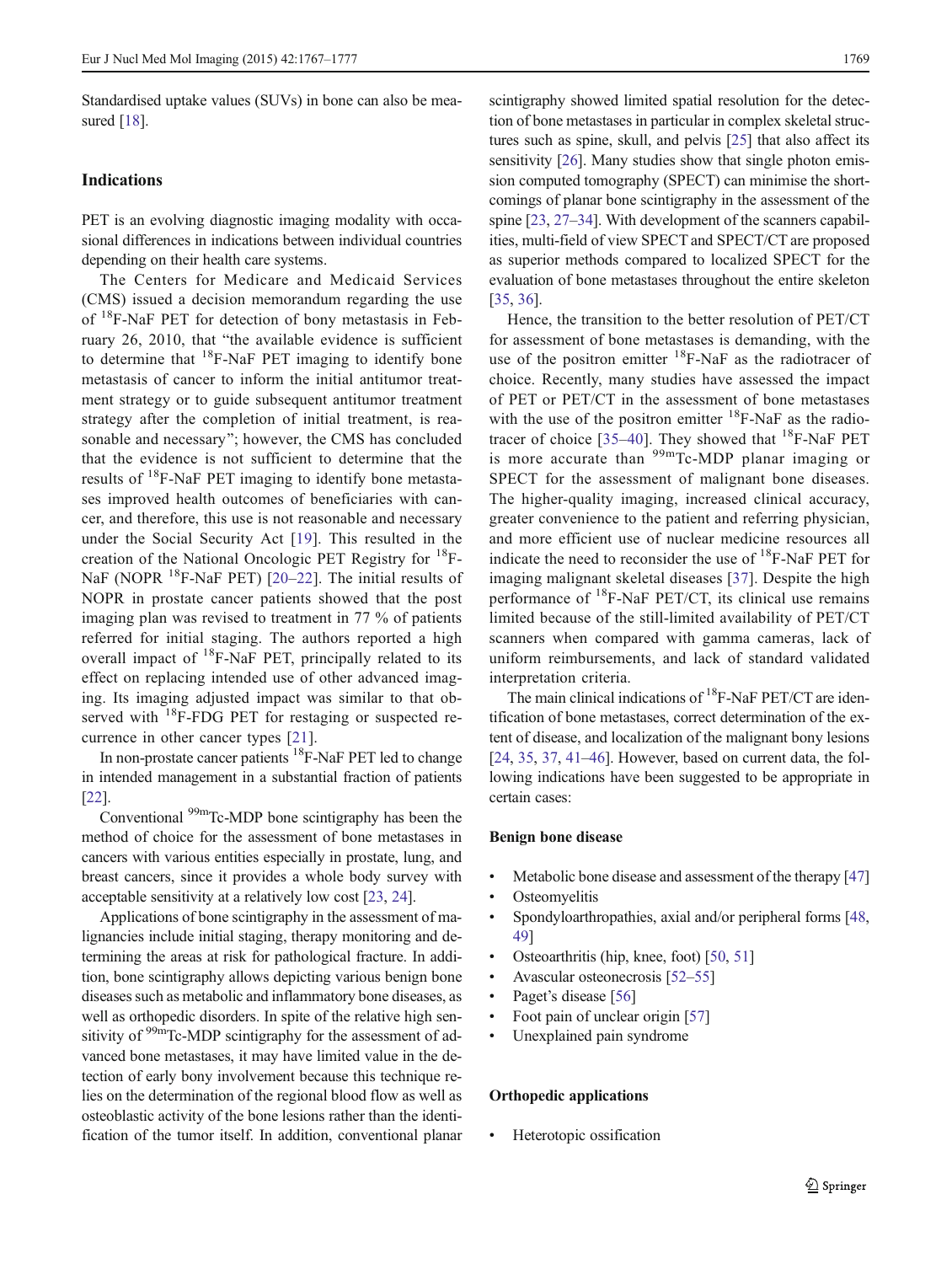- Complex regional pain syndrome
- Painful prosthetic joints [\[58,](#page-9-0) [59\]](#page-9-0)
- Trauma and overuse injuries [\[60](#page-9-0)]
- & Occult (stress) fractures
- Insufficiency fractures
- & Spondylolysis and spondylolisthesis
- **Enthesopathies**
- Viability of Bone grafts [[61\]](#page-9-0)

### Malignant bone disease

- Primary bone malignancies [[62\]](#page-9-0)
- Metastatic bone disease and evaluation of the treatment response
- & Abnormal radiographic or laboratory findings

### Pediatric bone diseases [\[46](#page-9-0)]

- Bone Trauma, child abuse [[63\]](#page-9-0)
- Back pain [\[48,](#page-9-0) [64\]](#page-9-0)
- Osteochondrosis and condylar hyperplasia [[65](#page-9-0)]
- Osteoid osteoma [[46](#page-9-0)]
- Langerhans cell histiocytosis [\[46\]](#page-9-0)

# Necessary data for requesting 18F-NaF PET/CT

Requisition for  ${}^{18}$ F-NaF PET/CT by the referring physician should ideally be accompanied by a concise summary of the patient's history with a relevant clinical question.

- Indication, reason for requesting  ${}^{18}$ F-NaF PET/CT
- Height and body weight (if semi-quantitative measurement by SUV is required). Weight must be measured directly prior to each PET study as body weight may not be constant during the course of disease
- History of malignancy (if known, tumor type and site)
- Oncology prior history (date of type of previous therapeutic intervention, e.g., chemo- and/or radiotherapy)
- Previous fractures or recent trauma (date and site of injury)
- Previous orthopedic surgery and relevant dates (date, type, and site of intervention)
- Previous infection and its location
- Urinary diversion procedures
- Location of any bone pain
- The results of other imaging modalities (especially bone scan, CT, or MRI).

## Patient preparation

The patients should be fully informed about the concept and technical performance of the examination. Principally,  $^{18}$ F-NaF PET/CT has the same preparation as bone scintigraphy [\[7](#page-8-0), [66](#page-9-0)] (see also the EANM practice guideline for bone scintigraphy 2014).

- & Regarding pregnant or breastfeeding patients, see Section VI of the SNM Procedure Guideline for General Imaging or national guidelines. Examinations involving ionizing radiation should be avoided in pregnant women, unless the potential benefits outweigh the radiation risk to the mother and fetus.
- Patients should be well hydrated before the study and during the uptake time [at least two glasses (about 450 mL) of water] in order to enhance renal excretion, reducing radiation exposure and achieving optimal target to background ratio. Patients are also encouraged to drink more frequently for the remainder of the day.
- Patients should be asked to empty their bladders before image acquisition.
- Any metal objects should be removed to prevent attenuation artefacts.
- Patients do not need to fast and are allowed to take all their usual medications.

# Dosage of radioactivity

<sup>18</sup>F-NaF is injected intravenously by direct venipuncture or intravenous catheter as follows:

- & Adults: 1.5–3.7 MBq /kg; a maximum recommended dose (370 MBq) should be considered for obese patients.
- & Pediatrics: 2.2 MBq/kg is administered with a minimum activity of 18.5 MBq and the maximum level not exceeding 185 MBq.

High administered doses (which do not result in improved diagnostic sensitivity or accuracy) or low doses (which do not permit an adequate imaging examination) should be considered unnecessary radiation exposures. Dose estimations for pediatric patients that are based on adult dose corrected for body weight are generally reasonable guides for children older than 1 year of age. Premature infants and newborns require special consideration, and minimum total doses may be used. Minimum total dose can be defined as the minimum dose of radiopharmaceutical administered activity below which the study may likely be inadequate, regardless of the patient's body weight [[67](#page-9-0)].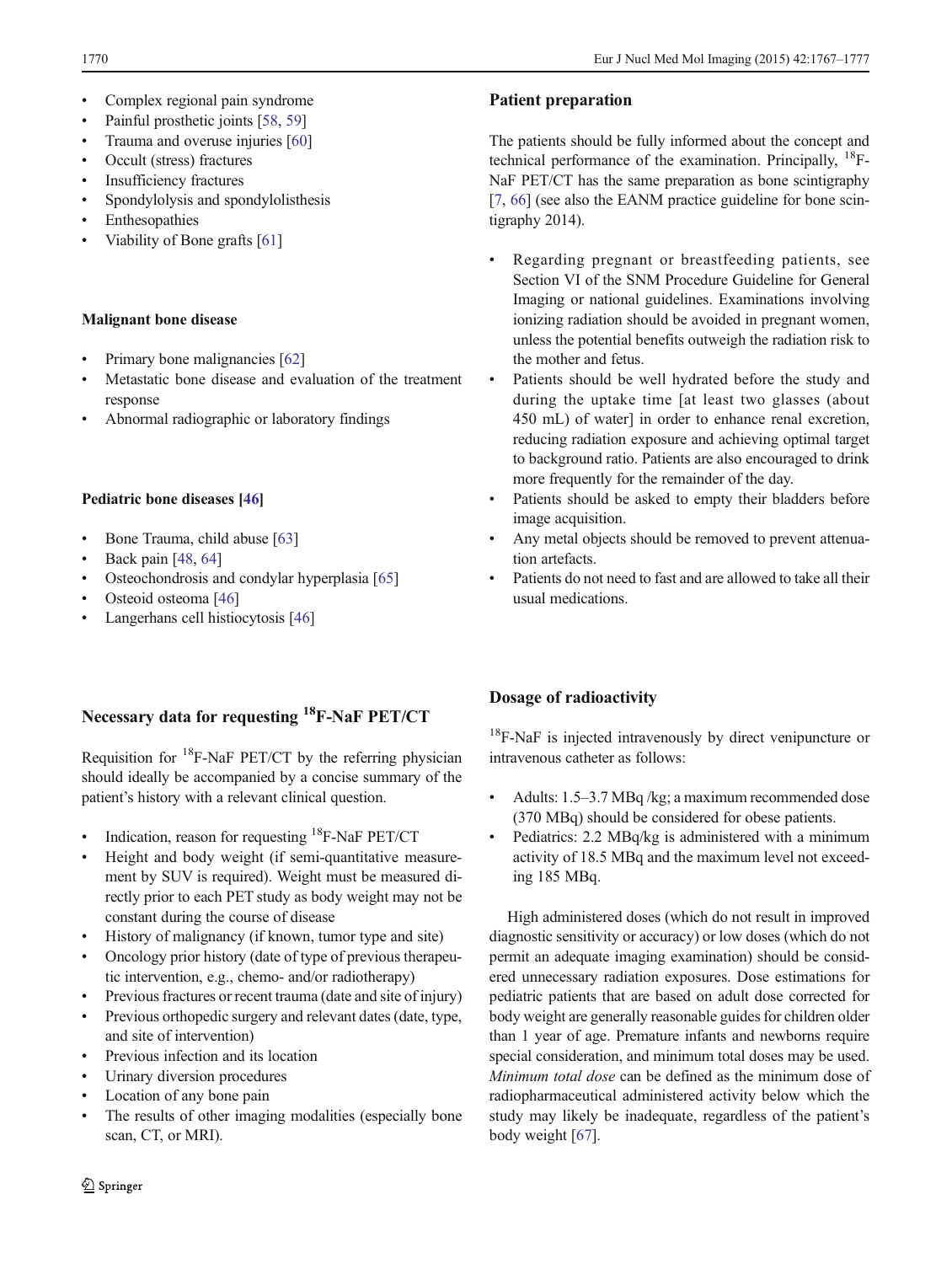Oral administration of  ${}^{18}$ F-NaF has been performed previously. Because of rapid and complete intestinal absorption of  $18F-NaF$ , its image quality seems to be comparable with intravenous administration. However, incomplete absorption of  $18$ F-NaF in some patients may cause increased tracer uptake in the gastrointestinal tract [[68](#page-9-0)], which seems not to affect the diagnostic accuracy of this modality when using current hybrid PET/CT devices. This route of administration may represent an alternative to intravenous injection in patients with difficult venous access; however, this does not allow quantification.

#### Image acquisition

In patients with normal renal function, acquisition of the axial skeleton may begin about 30–45 min after administration of the radiopharmaceutical, due to prompt blood clearance and rapid skeletal uptake of  ${}^{18}F$ -NaF. However, it is necessary to wait longer to obtain high-quality images of the extremities, with a start time of 90–120 min for imaging of the upper and lower extremities.

- For patient positioning see the EANM Procedure Guideline for Tumor Imaging with  $^{18}$ F FDG PET/CT [[6\]](#page-8-0). Arm position during scanning depends on the indications for the study. The arms may be by the sides for whole-body imaging or elevated when only the axial skeleton is scanned.
- PET images may be acquired in 2- or 3-dimensional mode. Three-dimensional mode is recommended for whole-body acquisition because the higher count rates compensate for the shorter acquisition times required for imaging a large area [[7\]](#page-8-0).
- & Acquisition time per bed position will vary depending on the amount of injected radioactivity, uptake time, body mass index, body habitus of the patient, and camera factors. To obtain high-quality skeletal images on current devices, emission scans with acquisition times of 1– 2 min per bed position in 3D mode are performed depending on the above mentioned parameters.
- Usually a  $128 \times 128$  matrix will be applied for image acquisition, although a 256×256 matrix may be advantageous if processing times are reasonable. Commercially available software packages for iterative reconstruction are widely available. The optimal number of iterations and subsets, filters, and other reconstruction parameters will depend on patient and camera factors. In general, the same reconstruction protocols as are used for imaging  $18$ F-FDG PET may be used for  $18$ F-NaF. Maximum intensity projection images should be generated to help facilitate lesion detection.

Combination imaging with simultaneous  ${}^{18}$ F-FDG and  $18$ F-NaF injection has been reported [\[69](#page-9-0)–[71\]](#page-10-0); however, there is not sufficient data to support its use in routine clinical practice.

Whole-body CT of PET/CT imaging is acquired either immediately before or after the emission scan to provide CT based attenuation correction and anatomic localization. The CT protocol depends on the indications for the study and the likelihood that radiographic findings will add diagnostic information. The need for additional diagnostic information should always be weighed against the increased radiation exposure from CT. Dose parameters should be consistent with the principles of ALARA (as low as reasonably achievable).

The usual CT settings sufficient for attenuation correction and localization are a tube current of 30 mA, voltage of 120 kVp, rotation of 0.5 s, and pitch of 1.

# Quantitative 18F-NaF PET imaging

### The Hawkins method

Quantitative 18F-NaF PET studies are often performed using the dynamic scan method first described by Hawkins et al. [[8\]](#page-8-0). This was the first radionuclide imaging technique to measure bone plasma clearance rather than bone uptake, and the method has since been widely adopted by other researchers [\[72](#page-10-0)–[75\]](#page-10-0). The typical value of the  $^{18}$ F-NaF plasma clearance to bone mineral in the lumbar spine is 0.03 mL min<sup>-1</sup> mL<sup>-1</sup> (e.g., the amount of tracer taken up in one millilitre of bone tissue in 1 min is the same as that transported in 0.03 mL of plasma) [\[18,](#page-8-0) [76](#page-10-0)]. The protocol of quantitative  ${}^{18}$ F-NaF PET imaging is shown in Table [1.](#page-5-0)

In the Hawkins method, the subject receives a bolus injection of  $18$ F-NaF in a 10-mL saline solution, and simultaneously a 60-min dynamic PET scan is acquired, imaging the chosen site in the skeleton. A set of protocols for image acquisition and reconstruction are summarised in Table [1](#page-5-0) [[76](#page-10-0)]. The bone ROIs are restricted to the 15-cm section of the human body that can be included in the field of view of the PET scanner, for example, the lumbar spine (L1-L4) or the hip. To measure bone plasma clearance, it is also necessary to obtain the arterial input function (aIF), and this can be done either by direct monitoring using an arterial blood line [\[8](#page-8-0), [56,](#page-9-0) [74,](#page-10-0) [75](#page-10-0)] by using an image derived input function from an ROI placed over the abdominal aorta, $36$  or by using a population derived curve calibrated against venous blood samples obtained 30 to 60 min after injection.[\[73\]](#page-10-0)

The object of the dynamic PET scan is to obtain the timeactivity curves (TAC) for the concentration of  $^{18}$ F-NaF in the bone ROI and arterial blood during the first 60 min following the bolus injection. Both curves are corrected for radioactive decay of  $18$ F back to the time of injection. These curves are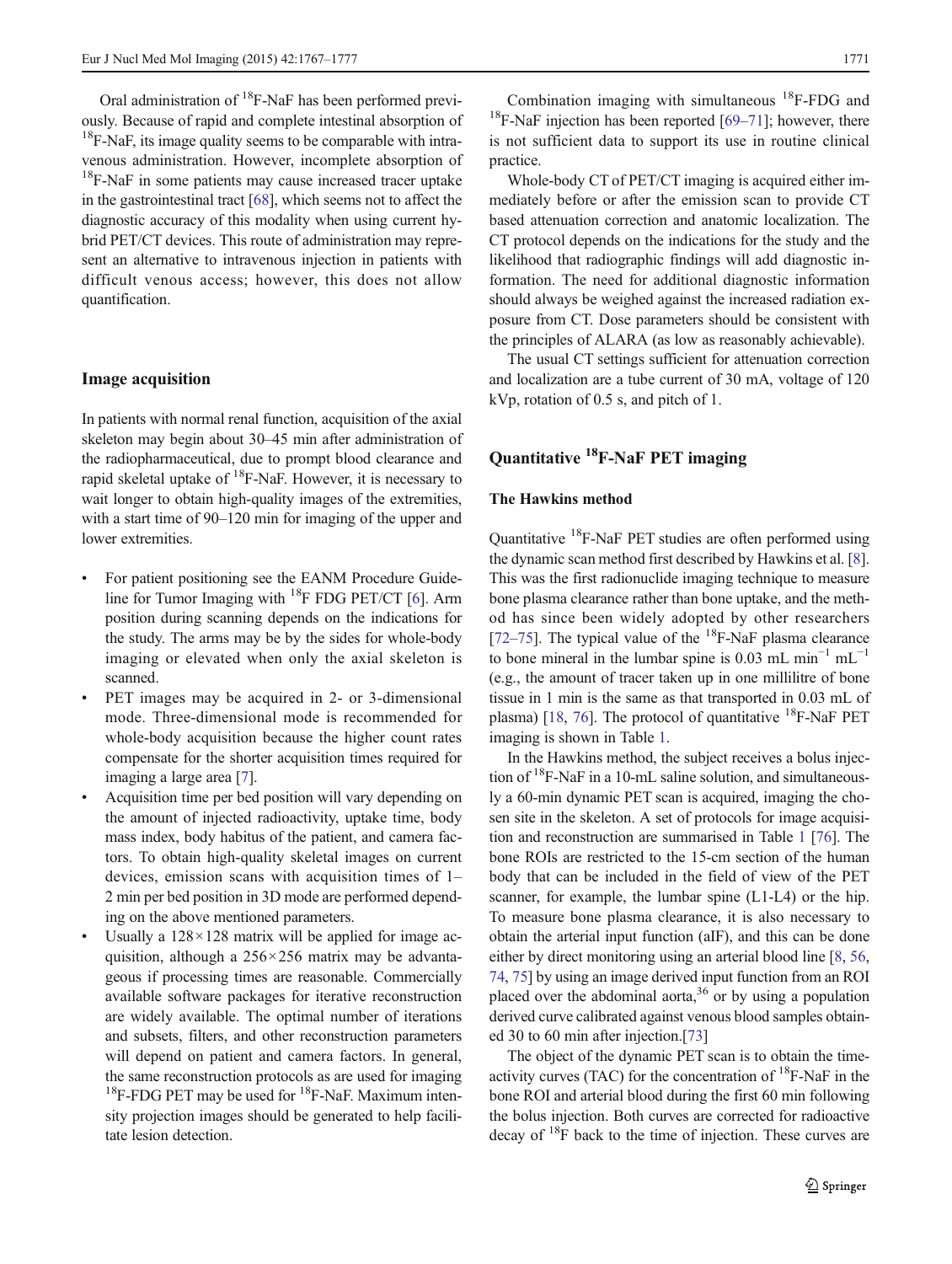| Acquisition                                                         | 60-min dynamic study<br>on PET/CT scanner                                                                                                                                                                                                                    |  |  |
|---------------------------------------------------------------------|--------------------------------------------------------------------------------------------------------------------------------------------------------------------------------------------------------------------------------------------------------------|--|--|
| Scan mode                                                           | $2D$ or $3D$                                                                                                                                                                                                                                                 |  |  |
| Frame times:                                                        | $24\times5$ s.<br>$4\times30$ s.<br>$14\times240$ s                                                                                                                                                                                                          |  |  |
| Patient preparation:                                                | Patient should be well<br>hydrated and comfortable<br>on scan table                                                                                                                                                                                          |  |  |
| CT scout scan:                                                      | 10 mA at 120 kVp                                                                                                                                                                                                                                             |  |  |
| Patient positioning:                                                | Spine: L1-L4 including<br>bottom of T12 and top of L5<br>Hip: 1 cm above acetabulum<br>to mid femoral shaft                                                                                                                                                  |  |  |
| Injected activity:                                                  | 90 MBq (lumbar spine) or<br>$180 \text{ MBq (hip)}$<br><sup>18</sup> F-NaF in 10 mL saline                                                                                                                                                                   |  |  |
| Injection protocol:                                                 | T0: Start dynamic scan<br>T0+10 s: Start injection of $^{18}$ F-NaF<br>$T0+20$ s: Finish injection.<br>Follow with 10 mL saline flush<br>$T0+30$ s: Finish saline flush                                                                                      |  |  |
| Blood sampling<br>(for semi-population)<br>arterial input function) | Venous blood samples (1.5 mL)<br>from opposite arm to injection<br>at 30, 40, 50, and 60 min                                                                                                                                                                 |  |  |
| Reconstruction<br>parameters:                                       | Matrix size: $128 \times 128$<br>Reconstruction: Filtered back projection<br>Attenuation correction: From CT image<br>Transaxial filter: Hanning 6.3 mm<br>Random correction: Correction from singles<br>Deadtime correction: Yes<br>Scatter correction: Yes |  |  |

<span id="page-5-0"></span>Table 1 Protocols for quantitative PET image acquisition and reconstruction [\[57\]](#page-9-0)

then analysed using the compartmental model (the Hawkins model) shown in Fig. 1 to find the effective bone plasma flow to bone tissue  $(K_1)$  and the plasma clearance to the bone mineral compartment  $(K_i)$  [[8](#page-8-0)]. In the Hawkins model the rate constant  $K_1$  describes the clearance of <sup>18</sup>F-NaF from plasma to the unbound bone pool,  $k_2$  the reverse transport from the unbound bone pool back to plasma,  $k_3$  the forward transport from the unbound bone pool to bone mineral, and  $k_4$  the reverse flow. Bone blood flow can be estimated from  $K_1$ 

knowing the packed cell volume and the first pass extraction of  $18F$ -NaF, which is often assumed to be 100 % [\[77,](#page-10-0) [78](#page-10-0)]. The parameter  $K_i$  representing the plasma clearance of <sup>18</sup>F-NaF to bone mineral is calculated from the following equation [\[8](#page-8-0), [76](#page-10-0)]:

$$
K_{\rm i} = K_{\rm 1} x k_3 / (k_2 + k_3) \,\mathrm{mL} \,\mathrm{min}^{-1} \mathrm{mL}^{-1} \tag{1}
$$

In Eq. (1) the ratio  $k_3 / (k_2+k_3)$  represents the fraction of tracer initially cleared to bone tissue that binds to bone mineral and takes values between 0 and 1.0. The use of  $K_i$  to study bone formation was validated in two reports that found correlations with histomorphometric indices of bone formation and mineral apposition rate [\[12](#page-8-0)]. Alternative methods to the Hawkins model for analysing the bone TAC and IF curves to evaluate  $K_1$  and  $K_i$  include deconvolution and spectral analysis [\[79](#page-10-0)]. A fourth method, the Patlak plot, provides a simple graphical method of evaluating  $K_i$ , but cannot be used to find  $K_1$  [\[79\]](#page-10-0).

#### Standardised uptake values

A simpler method of quantifying PET studies that avoids the need to find the input function is to measure standardised uptake values (SUVs) by normalising the mean 18F-NaF concentration in the bone region of interest for injected activity and body weight  $[SUV_{mean} = Mean]$ kBq/mL x Body Weight (kg)/Injected Activity (MBq)]. In PET studies that image malignant disease it is common to evaluate mean or peak values of SUV, and this practice can be justified on the grounds of the frequent lack of homogeneity of tracer uptake seen in tumours [\[80](#page-10-0)]. However, SUV measurement is not routinely used in interpretation of  $^{18}$ F-NaF PET/CT studies. In addition, in osteoporosis and other types of diffuse metabolic bone disease, the 18F-NaF uptake in bone tissue such as the vertebral body or the femoral shaft is quite uniform, and so the mean SUV within the bone ROI is a more appropriate index than the maximum value. It is important to mention that accurate quantitative analysis warrants standard scanner calibration, acquisition parameters as well as image reconstruction.



**Fig. 1** The Hawkins compartmental model [\[8\]](#page-8-0) used for the analysis of <sup>18</sup>F-NaF PET dynamic bone scans. The rate constant  $K_1$  describes the effective bone plasma flow to the unbound bone pool,  $k_2$  the reverse

transport of tracer from the unbound bone pool back to plasma,  $k_3$  the forward transport from the unbound bone pool to bone mineral, and  $k_4$  the reverse flow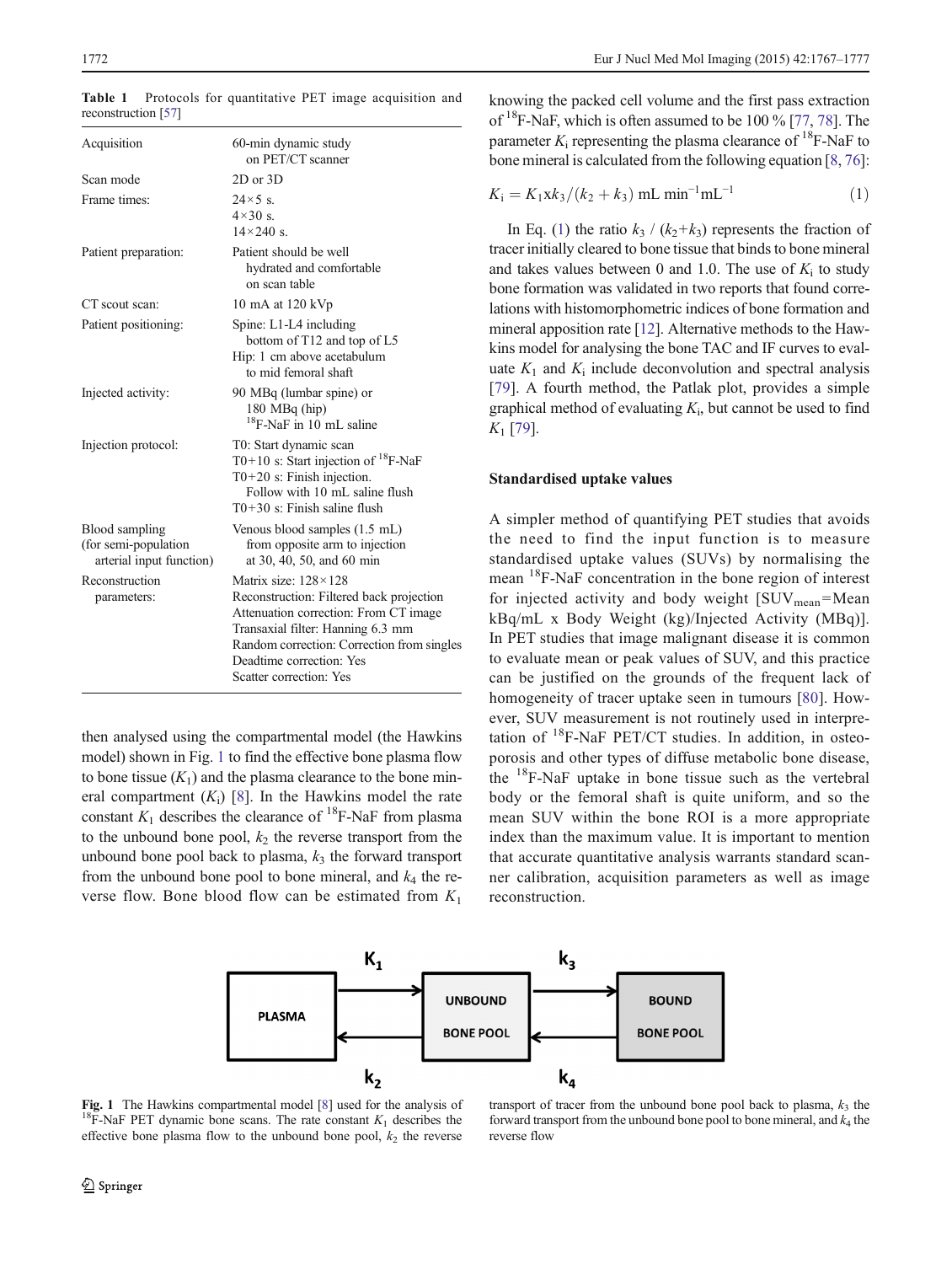One disadvantage of the Hawkins method is that with a single injection of  ${}^{18}$ F-NaF it is only possible to perform a single 60-min dynamic scan at one chosen site in the skeleton [\[76\]](#page-10-0). Therefore, the measurements are restricted to the 15-cm field of view of the PET scanner. In contrast, SUV measurements have the advantage that they require only a short (2– 5 min.) static scan at the measurement site compared with the 60-min scan required by the Hawkins method. Hence, with a series of static scans starting 30–40 min after injection it is possible to measure SUVs over most of the skeleton during a period when the bone time-activity curve is only slowly changing [\[76](#page-10-0)].

To date, only a few studies have assessed SUV impact on the reporting of  $^{18}$ F-NaF PET/CT because it is not routinely used in interpretation of the bone studies. One study measured the SUV max of  $^{18}$ F-NaF uptake in metastatic lesions in a variety of malignancies. Sclerotic or mixed lesions had higher SUV values than lytic sites. The same was found for lesions involving both the cortex and medulla when compared to those involving only the cortex or the medulla [\[81\]](#page-10-0). In a study comparing  $^{18}$ F-NaF to F-18 fluorocholine (FCH) PET/CT in patients with prostate cancer, SUVmax was measured in all bone me-tastases [[82\]](#page-10-0). With  $^{18}$ F-NaF, mean SUVmax in malignant lesions was considerably higher comparing to benign lesions. The applicability of this statement in routine clinical work is however questionable as certain benign bone entities including fibrous dysplasia, Paget's disease and acute fractures can demonstrate very intense uptake [\[46](#page-9-0)]. Interval changes in SUVmax have been found in a small number of patients to be able to predict response to therapy, even in the absence of differences on visual comparison [[83\]](#page-10-0).

#### Radiation dosimetry

The effective dose to the patient from an injection of 370 MBq of  $^{18}$ F-NaF is about 8.9 mSv compared to 4.2 mSv for 740 MBq of <sup>99m</sup>Tc-MDP for SPECT [\[71](#page-10-0)]. However, considering higher sensitivity and diagnostic accuracy of new PET/CT scanners which provide high quality images with lower tracer activity (i.e., 2.0 MBq/ kg), the radiation burden of  $^{18}$ F-NaF PET/CT seems to be similar or even less than <sup>99m</sup>Tc-MDP scan depending on the applied activity and CT acquisition parameters. A meta-analysis reported a range of values of 2.7 to 15.0 mSv for  $^{18}$ F-NaF versus 4.2 to 5.7 mSv for  $^{99m}$  Tc-MDP, respectively [[84\]](#page-10-0). In children, these values are lower [[48](#page-9-0)]. The radiation exposure associated with the CT component of PET/CT and SPECT/CT studies is highly variable and ranges from less than 1 mSv for CTattenuation correction only [[85](#page-10-0)], to about 8 mSv for a

diagnostic CT scan [[86\]](#page-10-0). A typical value for an effective low-dose CT used for localization and attenuation correction is 3.2 mSv [[7\]](#page-8-0). Consequently, the total effective dose of  $^{18}$ F-NaF PET with a low-dose CT bone scan is approximately 12.1 mSv compared to approximately 7.4 mSv for a bone SPECT/CT. The radiation dosimetry of  $99 \text{m}$ Tc-MDP bone scintigraphy versus  $^{18}$ F-NaF PET is shown in Table [2](#page-7-0).

#### Normal biodistribution and image interpretation

See also EANM Procedure Guideline for conventional bone scintigraphy 2014.

In general, normal  $^{18}$ F-NaF PET demonstrates uniform tracer distribution throughout the skeleton. The pattern of physiologic tracer uptake may also be slightly nonhomogeneous which reflects differences in regional blood flow as well as differences in the bone crystal surface area accessible to the tracer [\[68\]](#page-9-0). Normal growth causes increased tracer uptake in the metaphyses of children and adolescents. Normal  $^{18}$ F-NaF shows generally a symmetrical tracer uptake except peri-articular regions that may show variable pattern of tracer uptake. Normal urinary washout is the major route of tracer excretion which leads to kidney, ureters, and urinary bladder visualization if renal function is within the normal limits. However, the degree of tracer accumulation in the urinary tract depends on the renal function, state of hydration and interval between tracer administration and acquisition [\[7\]](#page-8-0). Bone to soft tissue contrast reflects the amount of  $^{18}$ F-NaF in blood pool at the time of imaging. Hyperemia may cause local or regional increased of soft tissue uptake.

Any causes of altered bone metabolism may cause increased  $^{18}$ F-NaF uptake which is mainly dependent on regional blood flow and/or new bone formation. Lesions with minimal osteoblastic bone changes, or mainly osteolytic changes may show different patterns from undetectable to activity only at the rim of periphery of a lesion or even markedly increased tracer uptake [[42](#page-9-0), [87](#page-10-0)].  $18$ F-NaF uptake may be quite prominent in benign findings as well. Therefore, the degree of  $^{18}$ F-NaF uptake cannot differentiate benign from malignant lesions. Nevertheless, the pattern of tracer uptake may be suggestive or rather characteristic of a specific diagnosis [[7\]](#page-8-0). The CT component of PET/CT, even when performed for attenuation correction and localisation, potentially improves the interpretation. For those who are routinely reading conventional bone scans, a learning curve is associated with the interpretation of  $^{18}$ F-NaF PET/CT prior to becoming familiar with the normal and sometimes prominent heterogeneity of tracer distribution.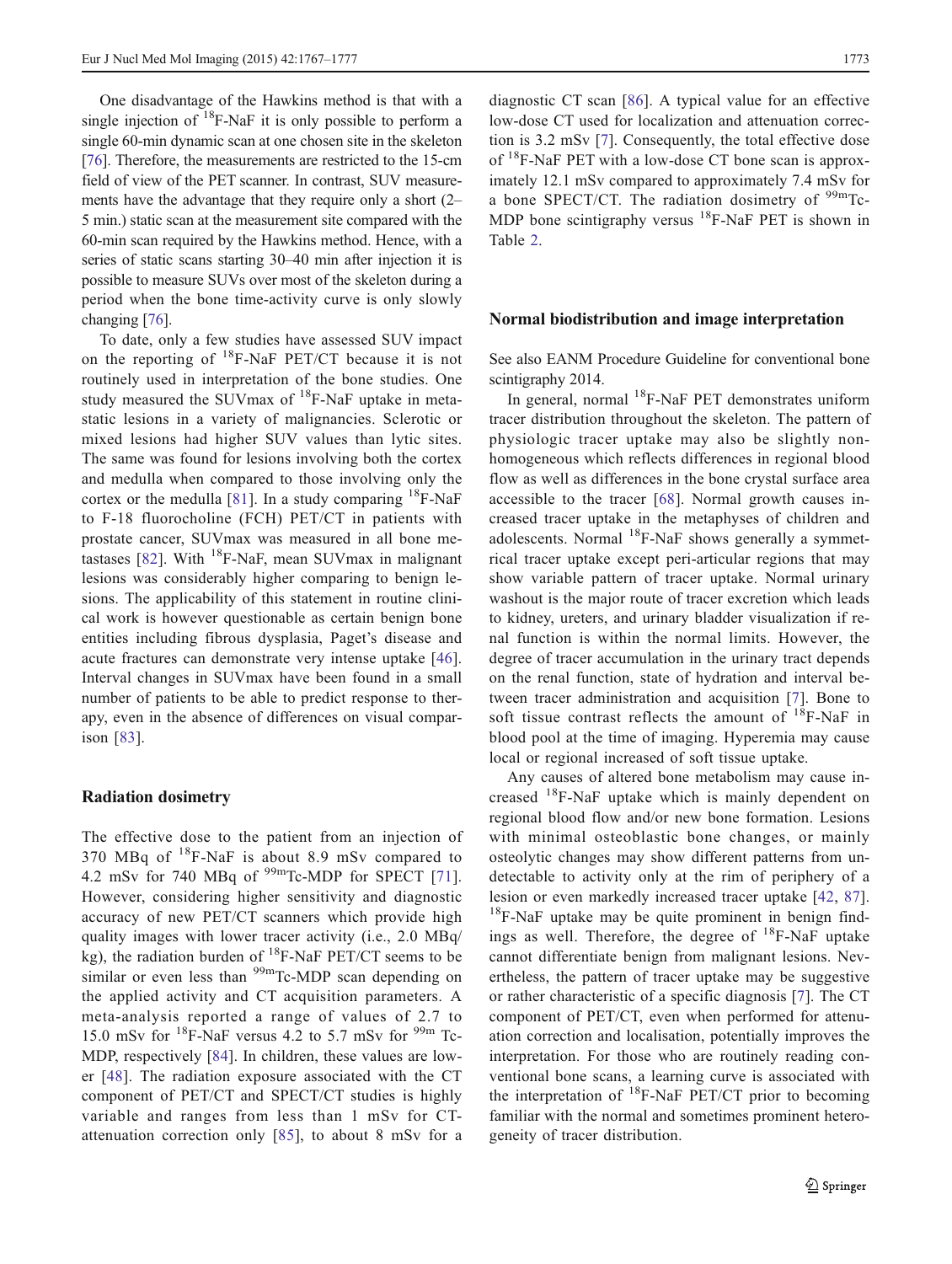| Tracer                                | Adult $(70 \text{ kg})$ | 15 years $(55 \text{ kg})$ | 10 years $(32 \text{ kg})$ | 5 years (19 kg) | 1 year $(9.8 \text{ kg})$ |
|---------------------------------------|-------------------------|----------------------------|----------------------------|-----------------|---------------------------|
| <sup>99</sup> mTc-MDP                 |                         |                            |                            |                 |                           |
| Administered activity (MBq)           | 518                     | 407                        | 237                        | 141             | 73                        |
| Effective dose in $mSv/MBq$ ( $mSv$ ) | 0.0057(3.0)             | 0.0070(2.8)                | 0.0110(2.6)                | 0.0140(2.0)     | 0.0270(2.0)               |
| Bladder wall in mGy/MBq (mGy)         | 0.048(24.9)             | 0.060(24.4)                | 0.088(20.9)                | 0.073(10.3)     | 0.130(9.5)                |
| Bone surfaces (mGy)                   | 0.063(32.6)             | 0.082(33.4)                | 0.130(30.8)                | 0.220(31.0)     | 0.53(38.7)                |
| Red marrow (mGy)                      | 0.0092(4.8)             | 0.010(4.1)                 | 0.017(4.0)                 | 0.033(4.7)      | 0.067(4.9)                |
| $^{18}$ F-NaF                         |                         |                            |                            |                 |                           |
| Administered activity (MBq)           | 148                     | 116                        | 68                         | 40              | 21                        |
| Effective dose in mSv/MBq (mSv)       | 0.027(4.0)              | 0.034(3.9)                 | 0.052(3.5)                 | 0.086(3.4)      | 0.170(3.6)                |
| Bladder wall in mGy/MBq (mGy)         | 0.22(32.6)              | 0.27(31.3)                 | 0.40(27.2)                 | 0.61(24.4)      | 1.10(23.1)                |
| Bone surfaces in mGy/MBq (mGy)        | 0.040(5.9)              | 0.050(5.8)                 | 0.079(5.4)                 | 0.130(5.2)      | 0.300(6.3)                |
| Red marrow in mGy/MBq (mGy)           | 0.040(5.9)              | 0.053(6.1)                 | 0.088(6.0)                 | 0.180(7.2)      | 0.380(8.0)                |

<span id="page-7-0"></span>**Table 2** Radiation dosimetry of <sup>99m</sup>Tc MDP bone scintigraphy versus <sup>18</sup>F-NaF PET [\[88,](#page-10-0) [89](#page-10-0)]

Values in parentheses are doses in mGy (mSv for effective dose) for administered activity listed in table for that patient size

### Documentation and reporting

See Society of Nuclear Medicine Guideline for <sup>18</sup>F-NaF PET/ CT bone scans 1.0 [[7\]](#page-8-0) and European Association of Nuclear Medicine procedure guidelines for tumour PET imaging [[6\]](#page-8-0).

# General aspects

- 1. Document the appropriateness, necessity, performance, and quality of the procedure
- 2. Timely response to the clinical question within the limits of the examination
- 3. Findings likely to have a significant, immediate influence on patient care should be communicated to the requesting physician or an appropriate representative in a timely manner.
- 4. All actual or tried communications should be documented as appropriate.
- 5. Significant discrepancies between an initial and final report should be directly communicated, reconciled, and documented.
- 6. Expedite and assure correct billing

### Contents of the report

See also EANM guidelines for FDG PET and PET/CT imaging.

The report should provide:

- 1. Study identification
- 2. Clinical information
- 3. Procedure description
- 4. Findings description (including clinical findings and quality of exam)
- 5. Conclusion and comment

# Equipment specification, quality control

See "equipment specification" and "quality control" of FDG PET and PET/CT imaging: EANM procedure guidelines for tumor imaging.

# Radiation safety

In all patients, the lowest exposure parameters to obtain the appropriate diagnostic quality should be selected.

The effective dose for  $^{18}$ F-NaF is 0.024 mSv/MBq compared to 0.0057 mSv/MBq for <sup>99m</sup>Tc-MDP. The radiation dose to patients is about twice as high as using  ${}^{18}$ F-NaF for a typical activity of 370 MBq  $^{18}$ F-NaF and 740 MBq  $^{99m}$ Tc-MDP (i.e., 8.9 mSv vs. 4.2 mSv, respectively).

No recommendation is provided concerning interruption of breastfeeding for 18F-NaF in the International Commission on Radiological Protection Publication 106, Appendix D [[88](#page-10-0)]; however, the authors recommend that no interruption is needed for breastfeeding patients administered  $99<sup>99m</sup>Tc$ diphosphonates. Nevertheless, summary of product characteristics of the commercially available  $\frac{99 \text{m}}{2}$ Tc-diphosphonates should be considered.

Acknowledgments The authors thank the EANM committees and national delegates for their critical review of the manuscript. Also, we appreciate the grate support of the EANM office in Vienna, especially Katharina Leissing during the development of this Guideline.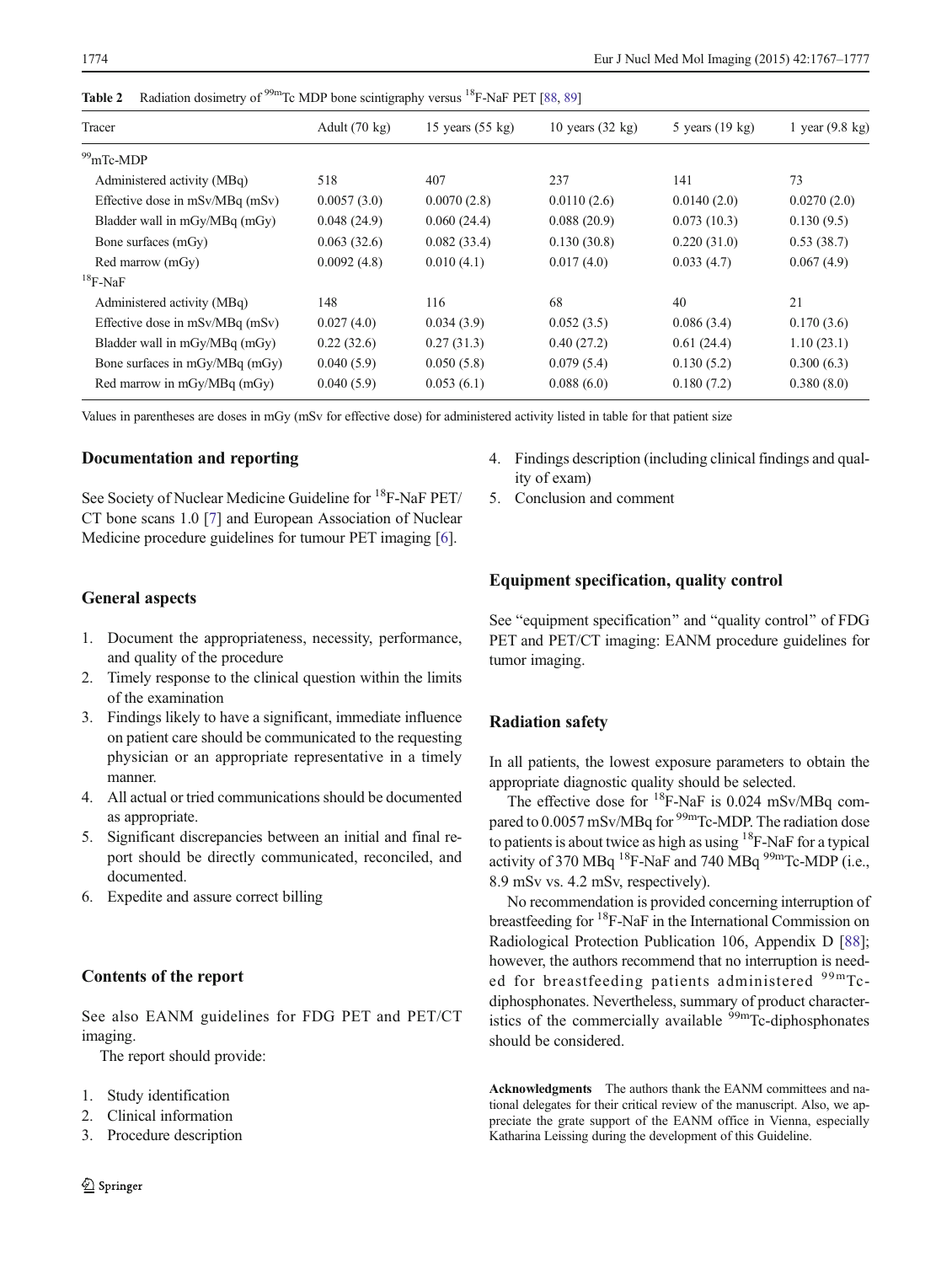#### <span id="page-8-0"></span>References

- 1. Blau M, Nagler W, Bender MA. Fluorine-18: a new isotope for bone scanning. J Nucl Med. 1962;3:332–4.
- 2. Czernin J, Satyamurthy N, Schiepers C. Molecular mechanisms of bone 18F-NaF deposition. J Nucl Med. 51:1826–9. doi: [10.2967/](http://dx.doi.org/10.2967/jnumed.110.077933) [jnumed.110.077933.](http://dx.doi.org/10.2967/jnumed.110.077933)
- 3. Grant FD, Fahey FH, Packard AB, Davis RT, Alavi A, Treves ST. Skeletal PET with 18F-fluoride: applying new technology to an old tracer. J Nucl Med. 2008;49:68–78. doi:[10.2967/jnumed.106.](http://dx.doi.org/10.2967/jnumed.106.037200) [037200](http://dx.doi.org/10.2967/jnumed.106.037200).
- 4. Beheshti M, Langsteger W, Fogelman I. Prostate cancer: role of SPECT and PET in imaging bone metastases. Semin Nucl Med. 2009;39:396–407. doi[:10.1053/j.semnuclmed.2009.05.003](http://dx.doi.org/10.1053/j.semnuclmed.2009.05.003).
- 5. Ben-Haim S, Israel O. Breast cancer: role of SPECT and PET in imaging bone metastases. Semin Nucl Med. 2009;39:408–15. doi: [10.1053/j.semnuclmed.2009.05.002](http://dx.doi.org/10.1053/j.semnuclmed.2009.05.002).
- 6. Boellaard R, Delgado-Bolton R, Oyen WJ, Giammarile F, Tatsch K, Eschner W, et al. FDG PET/CT: EANM procedure guidelines for tumour imaging: version 2.0. Eur J Nucl Med Mol Imaging. 2015;42:328–54. doi[:10.1007/s00259-014-2961-x](http://dx.doi.org/10.1007/s00259-014-2961-x).
- 7. Segall G, Delbeke D, Stabin MG, Even-Sapir E, Fair J, Sajdak R, et al. SNM practice guideline for sodium 18F-fluoride PET/CT bone scans 1.0. J Nucl Med. 51:1813–20. doi: [10.2967/jnumed.](http://dx.doi.org/10.2967/jnumed.110.082263) [110.082263](http://dx.doi.org/10.2967/jnumed.110.082263).
- 8. Hawkins RA, Choi Y, Huang SC, Hoh CK, Dahlbom M, Schiepers C, et al. Evaluation of the skeletal kinetics of fluorine-18-fluoride ion with PET. J Nucl Med. 1992;33:633–42.
- 9. Moore AE, Blake GM, Taylor KA, Ruff VA, Rana AE, Wan X, et al. Changes observed in radionuclide bone scans during and after teriparatide treatment for osteoporosis. Eur J Nucl Med Mol Imaging. 39:326-36. doi:[10.1007/s00259-011-1974-y.](http://dx.doi.org/10.1007/s00259-011-1974-y)
- 10. Blake GM, Park-Holohan SJ, Cook GJ, Fogelman I. Quantitative studies of bone with the use of 18F-fluoride and 99mTc-methylene diphosphonate. Semin Nucl Med. 2001;31:28–49.
- 11. Messa C, Goodman WG, Hoh CK, Choi Y, Nissenson AR, Salusky IB, et al. Bone metabolic activity measured with positron emission tomography and [18F]fluoride ion in renal osteodystrophy: correlation with bone histomorphometry. J Clin Endocrinol Metab. 1993;77:949–55.
- 12. Piert M, Zittel TT, Becker GA, Jahn M, Stahlschmidt A, Maier G, et al. Assessment of porcine bone metabolism by dynamic. J Nucl Med. 2001;42:1091–100.
- 13. Fogelman I. Skeletal uptake of diphosphonate: a review. Eur J Nucl Med. 1980;5:473–6.
- 14. Wootton RCD. The single-passage extraction of 18F in rabbit bone. Clin Phys Physiol Meas. 1966;7:333–43.
- 15. Weber DA, Greenberg EJ, Dimich A, Kenny PJ, Rothschild EO, Myers WP, et al. Kinetics of radionuclides used for bone studies. J Nucl Med. 1969;10:8–17.
- 16. Blake GM, Moore AE, Fogelman I. Quantitative studies of bone using (99m)Tc-methylene diphosphonate skeletal plasma clearance. Semin Nucl Med. 2009;39:369–79. doi:[10.1053/j.semnuclmed.](http://dx.doi.org/10.1053/j.semnuclmed.2009.05.001) [2009.05.001](http://dx.doi.org/10.1053/j.semnuclmed.2009.05.001).
- 17. Blake GM, Siddique M, Frost ML, Moore AE, Fogelman I. Imaging of site specific bone turnover in osteoporosis using positron emission tomography. Curr Osteoporos Rep. 2014;12:475–85. doi:[10.1007/s11914-014-0231-2](http://dx.doi.org/10.1007/s11914-014-0231-2).
- 18. Blake GM, Frost ML, Fogelman I. Quantitative radionuclide studies of bone. J Nucl Med. 2009;50:1747–50. doi[:10.2967/jnumed.](http://dx.doi.org/10.2967/jnumed.109.063263) [109.063263](http://dx.doi.org/10.2967/jnumed.109.063263).
- 19. Centers for Medicare and Medicaid Services. National Coverage Determination (NCD) for Positron Emission Tomography (NaF-18) to Identify Bone Metastasis of Cancer. 2010;220.6.19.
- 20. NOPR. National Oncologic PET Registry. 2012.
- 21. Hillner BE, Siegel BA, Hanna L, Duan F, Shields AF, Quinn B, et al. Impact of 18F-Fluoride PET on intended management of patients with cancers other than prostate cancer: results from the national oncologic PET registry. J Nucl Med. 2014;55:1054–61. doi[:10.2967/jnumed.113.135475.](http://dx.doi.org/10.2967/jnumed.113.135475)
- 22. Hillner BE, Siegel BA, Hanna L, Duan F, Shields AF, Coleman RE. Impact of 18F-fluoride PET in patients with known prostate cancer: initial results from the National Oncologic PET Registry. J Nucl Med. 2014;55:574–81. doi:[10.2967/jnumed.113.130005](http://dx.doi.org/10.2967/jnumed.113.130005).
- 23. Savelli G, Maffioli L, Maccauro M, De Deckere E, Bombardieri E. Bone scintigraphy and the added value of SPECT (single photon emission tomography) in detecting skeletal lesions. Q J Nucl Med. 2001;45:27–37.
- 24. Chan SC, Wang HM, Ng SH, Hsu CL, Lin YJ, Lin CY, et al. Utility of 18F-fluoride PET/CT and 18F-FDG PET/CT in the detection of bony metastases in heightened-risk head and neck cancer patients. J Nucl Med. 2012;53:1730–5. doi:[10.2967/jnumed.112.104893](http://dx.doi.org/10.2967/jnumed.112.104893).
- 25. Horger M, Bares R. The role of single-photon emission computed tomography/computed tomography in benign and malignant bone disease. Semin Nucl Med. 2006;36:286–94. doi:[10.1053/j.](http://dx.doi.org/10.1053/j.semnuclmed.2006.05.001) [semnuclmed.2006.05.001.](http://dx.doi.org/10.1053/j.semnuclmed.2006.05.001)
- 26. Even SE. Imaging of malignant bone involvement by morphologic, scintigraphic, and hybrid modalities. J Nucl Med. 2005;46:1356– 67.
- 27. Coleman RE. Skeletal complications of malignancy. Cancer. 1997;80:1588–94. doi[:10.1002/\(SICI\)1097-0142\(19971015\)80:8+](http://dx.doi.org/10.1002/(SICI)1097-0142(19971015)80:8+%3C1588::AID-CNCR9%3E3.0.CO;2-G) [<1588::AID-CNCR9>3.0.CO;2-G.](http://dx.doi.org/10.1002/(SICI)1097-0142(19971015)80:8+%3C1588::AID-CNCR9%3E3.0.CO;2-G)
- 28. Han LJ, Au-Yong TK, Tong WC, Chu KS, Szeto LT, Wong CP. Comparison of bone single-photon emission tomography and planar imaging in the detection of vertebral metastases in patients with back pain. Eur J Nucl Med. 1998;25:635–8.
- 29. Kosuda S, Kaji T, Yokoyama H, Yokokawa T, Katayama M, Iriye T, et al. Does bone SPECT actually have lower sensitivity for detecting vertebral metastasis than MRI? J Nucl Med. 1996;37:975–8.
- 30. Savelli G, Chiti A, Grasselli G, Maccauro M, Rodari M, Bombardieri E. The role of bone SPET study in diagnosis of single vertebral metastases. Anticancer Res. 2000;20:1115–20.
- 31. Even-Sapir E, Martin RH, Barnes DC, Pringle CR, Iles SE, Mitchell MJ. Role of SPECT in differentiating malignant from benign lesions in the lower thoracic and lumbar vertebrae. Radiology. 1993;187:193–8.
- 32. Gates GF. SPECT bone scanning of the spine. Semin Nucl Med. 1998;28:78–94.
- 33. Jacobson AF, Fogelman I. Bone scanning in clinical oncology: does it have a future? Eur J Nucl Med. 1998;25:1219–23.
- 34. Uematsu T, Yuen S, Yukisawa S, Aramaki T, Morimoto N, Endo M, et al. Comparison of FDG PET and SPECT for detection of bone metastases in breast cancer. AJR Am J Roentgenol. 2005;184: 1266–73.
- 35. Ota N, Kato K, Iwano S, Ito S, Abe S, Fujita N, et al. Comparison of  $(1)(8)$ F-fluoride PET/CT,  $(1)(8)$ F-FDG PET/CT and bone scintigraphy (planar and SPECT) in detection of bone metastases of differentiated thyroid cancer: a pilot study. Br J Radiol. 2014;87: 20130444. doi[:10.1259/bjr.20130444.](http://dx.doi.org/10.1259/bjr.20130444)
- 36. Palmedo H, Marx C, Ebert A, Kreft B, Ko Y, Turler A, et al. Wholebody SPECT/CT for bone scintigraphy: diagnostic value and effect on patient management in oncological patients. Eur J Nucl Med Mol Imaging. 2014;41:59–67. doi:[10.1007/s00259-013-2532-6](http://dx.doi.org/10.1007/s00259-013-2532-6).
- 37. Even Sapir E, Metser U, Mishani E, Lievshitz G, Lerman H, Leibovitch I. The detection of bone metastases in patients with high-risk prostate cancer: 99mTc-MDP Planar bone scintigraphy, single- and multi-field-of-view SPECT, 18F-fluoride PET, and 18Ffluoride PET/CT. J Nucl Med. 2006;47:287–97.
- 38. Krger S, Buck A, Mottaghy F, Hasenkamp E, Pauls S, Schumann C, et al. Detection of bone metastases in patients with lung cancer: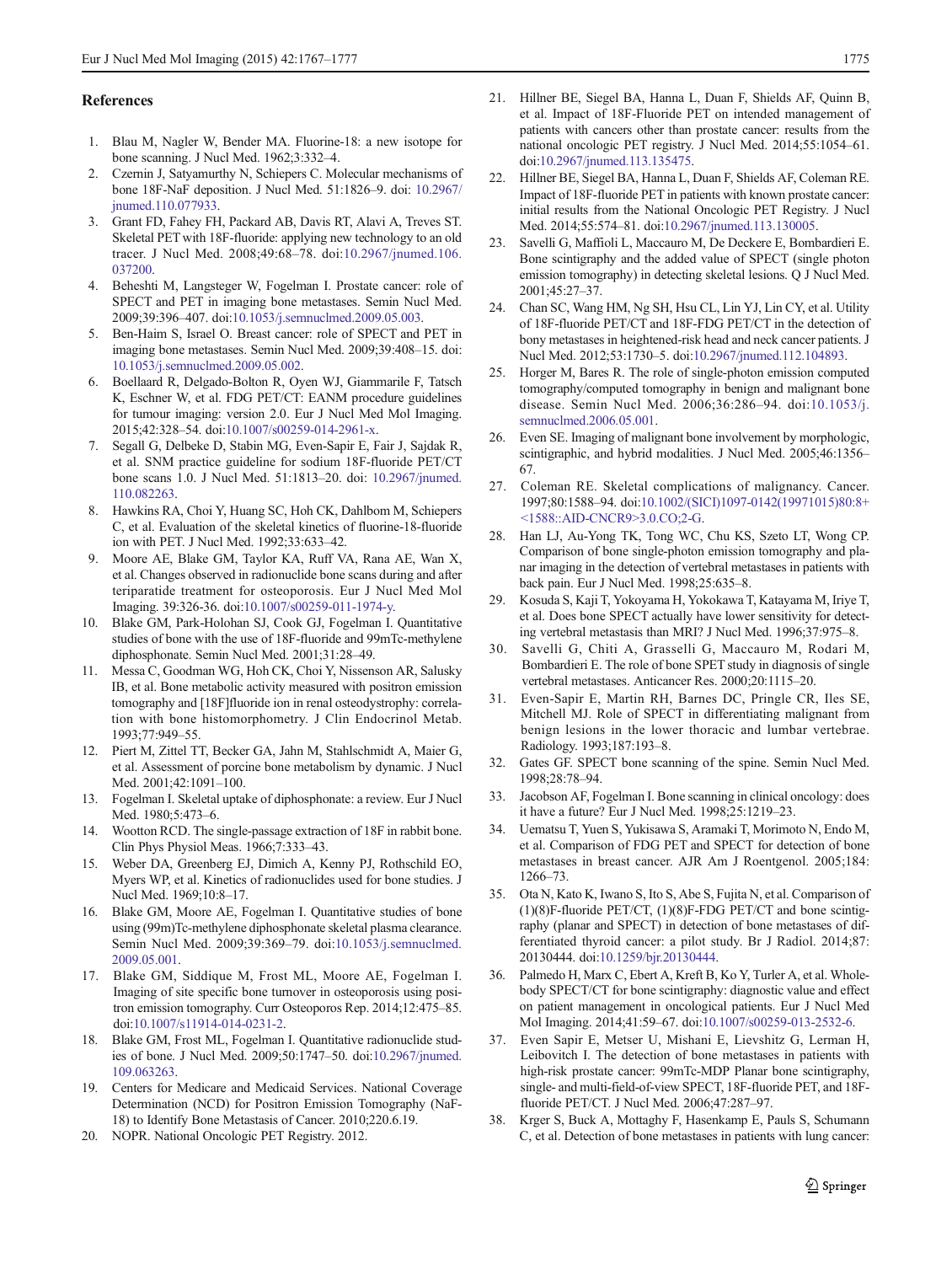<span id="page-9-0"></span>99mTc-MDP planar bone scintigraphy, 18F-fluoride PET or 18F-FDG PET/CT. Eur J Nucl Med Mol Imaging. 2009;36:1807–12.

- 39. Schirrmeister H, Guhlmann A, Elsner K, Kotzerke J, Glatting G, Rentschler M, et al. Sensitivity in detecting osseous lesions depends on anatomic localization: planar bone scintigraphy versus 18F PET. J Nucl Med. 1999;40:1623–9.
- 40. Iagaru A, Mittra E, Dick D, Gambhir S. Prospective Evaluation of (99m)Tc MDP Scintigraphy, (18)F NaF PET/CT, and (18)F FDG PET/CT for Detection of Skeletal Metastases. Molecular imaging and biology. 2011.
- 41. Yen RF, Chen CY, Cheng MF, Wu YW, Shiau YC, Wu K, et al. The diagnostic and prognostic effectiveness of F-18 sodium fluoride PET-CT in detecting bone metastases for hepatocellular carcinoma patients. Nucl Med Commun. 2010;31:637–45. doi:[10.1097/](http://dx.doi.org/10.1097/MNM.0b013e3283399120) [MNM.0b013e3283399120.](http://dx.doi.org/10.1097/MNM.0b013e3283399120)
- 42. Even-Sapir E, Metser U, Flusser G, Zuriel L, Kollender Y, Lerman H, et al. Assessment of malignant skeletal disease: initial experience with 18F-fluoride PET/CT and comparison between 18F-fluoride PET and 18F-fluoride PET/CT. J Nucl Med. 2004;45:272–8.
- 43. Schirrmeister H, Guhlmann A, Elsner K, Kotzerke J, Glatting G, Rentschler M, et al. Sensitivity in detecting osseous lesions depends on anatomic localization: planar bone scintigraphy versus 18F PET. J Nucl Med. 1999;40:1623–9.
- 44. Schirrmeister H, Glatting G, Hetzel J, Nussle K, Arslandemir C, Buck AK, et al. Prospective evaluation of the clinical value of planar bone scans, SPECT, and (18)F-labeled NaF PET in newly diagnosed lung cancer. J Nucl Med. 2001;42:1800–4.
- 45. Hetzel M, Arslandemir C, Konig HH, Buck AK, Nussle K, Glatting G, et al. F-18 NaF PET for detection of bone metastases in lung cancer: accuracy, cost-effectiveness, and impact on patient management. J Bone Miner Res. 2003;18:2206–14. doi[:10.1359/jbmr.](http://dx.doi.org/10.1359/jbmr.2003.18.12.2206) [2003.18.12.2206.](http://dx.doi.org/10.1359/jbmr.2003.18.12.2206)
- 46. Drubach LA. Clinical Utility of 18F NaF PET/CT in Benign and Malignant Disorders. Pet Clin. 2012;7:293–301.
- 47. Uchida K, Nakajima H, Miyazaki T, Yayama T, Kawahara H, Kobayashi S, et al. Effects of alendronate on bone metabolism in glucocorticoid-induced osteoporosis measured by 18F-fluoride PET: a prospective study. J Nucl Med. 2009;50:1808–14. doi:[10.](http://dx.doi.org/10.2967/jnumed.109.062570) [2967/jnumed.109.062570](http://dx.doi.org/10.2967/jnumed.109.062570).
- 48. Lim R, Fahey FH, Drubach LA, Connolly LP, Treves ST. Early experience with fluorine-18 sodium fluoride bone PET in young patients with back pain. J Pediatr Orthop. 2007;27:277–82. doi: [10.1097/BPO.0b013e31803409ba](http://dx.doi.org/10.1097/BPO.0b013e31803409ba).
- 49. Tan AL, Tanner SF, Waller ML, Hensor EM, Burns A, Jeavons AP, et al. High-resolution [18F]fluoride positron emission tomography of the distal interphalangeal joint in psoriatic arthritis—a boneenthesis-nail complex. Rheumatology. 2013;52:898–904. doi:[10.](http://dx.doi.org/10.1093/rheumatology/kes384) [1093/rheumatology/kes384.](http://dx.doi.org/10.1093/rheumatology/kes384)
- 50. Strobel K, Fischer DR, Tamborrini G, Kyburz D, Stumpe KD, Hesselmann RG, et al. 18F-fluoride PET/CT for detection of sacroiliitis in ankylosing spondylitis. Eur J Nucl Med Mol Imaging. 2010;37:1760–5. doi:[10.1007/s00259-010-1464-7.](http://dx.doi.org/10.1007/s00259-010-1464-7)
- 51. Kobayashi N, Inaba Y, Tateishi U, Yukizawa Y, Ike H, Inoue T, et al. New application of 18F-fluoride PET for the detection of bone remodeling in early-stage osteoarthritis of the hip. Clin Nucl Med. 2013;38:e379–83. doi:[10.1097/RLU.0b013e31828d30c0](http://dx.doi.org/10.1097/RLU.0b013e31828d30c0).
- 52. Dasa V, Adbel-Nabi H, Anders MJ, Mihalko WM. F-18 fluoride positron emission tomography of the hip for osteonecrosis. Clin Orthop Relat Res. 2008;466:1081–6. doi:[10.1007/s11999-008-](http://dx.doi.org/10.1007/s11999-008-0219-2) [0219-2](http://dx.doi.org/10.1007/s11999-008-0219-2).
- 53. Aratake M, Yoshifumi T, Takahashi A, Takeuchi R, Inoue T, Saito T. Evaluation of lesion in a spontaneous osteonecrosis of the knee using 18F-fluoride positron emission tomography. Knee Surg Sports Traumatol Arthrosc. 2009;17:53–9. doi[:10.1007/s00167-](http://dx.doi.org/10.1007/s00167-008-0641-8) [008-0641-8](http://dx.doi.org/10.1007/s00167-008-0641-8).
- 54. Raje N, Woo SB, Hande K, Yap JT, Richardson PG, Vallet S, et al. Clinical, radiographic, and biochemical characterization of multiple myeloma patients with osteonecrosis of the jaw. Clin Cancer Res. 2008;14:2387–95. doi[:10.1158/1078-0432.CCR-07-1430.](http://dx.doi.org/10.1158/1078-0432.CCR-07-1430)
- 55. Wilde F, Steinhoff K, Frerich B, Schulz T, Winter K, Hemprich A, et al. Positron-emission tomography imaging in the diagnosis of bisphosphonate-related osteonecrosis of the jaw. Oral Surg Oral Med Oral Pathol Oral Radiol Endod. 2009;107:412–9. doi:[10.](http://dx.doi.org/10.1016/j.tripleo.2008.09.019) [1016/j.tripleo.2008.09.019](http://dx.doi.org/10.1016/j.tripleo.2008.09.019).
- 56. Installe J, Nzeusseu A, Bol A, Depresseux G, Devogelaer JP, Lonneux M. (18)F-fluoride PET for monitoring therapeutic response in Paget's disease of bone. J Nucl Med. 2005;46:1650–8.
- 57. Fischer DR, Maquieira GJ, Espinosa N, Zanetti M, Hesselmann R, Johayem A, et al. Therapeutic impact of [(18)F]fluoride positronemission tomography/computed tomography on patients with unclear foot pain. Skelet Radiol. 2010;39:987–97. doi:[10.1007/](http://dx.doi.org/10.1007/s00256-010-0875-7) [s00256-010-0875-7](http://dx.doi.org/10.1007/s00256-010-0875-7).
- 58. Sterner T, Pink R, Freudenberg L, Jentzen T, Quitmann H, Bockisch A, et al. The role of [18F]fluoride positron emission tomography in the early detection of aseptic loosening of total knee arthroplasty. Int J Surg. 2007;5:99–104. doi[:10.1016/j.ijsu.2006.](http://dx.doi.org/10.1016/j.ijsu.2006.05.002) [05.002.](http://dx.doi.org/10.1016/j.ijsu.2006.05.002)
- 59. Temmerman OP, Raijmakers PG, Heyligers IC, Comans EF, Lubberink M, Teule GJ, et al. Bone metabolism after total hip revision surgery with impacted grafting: evaluation using H2 15O and [18F]fluoride PET; a pilot study. Mol Imaging Biol. 2008;10: 288–93. doi:[10.1007/s11307-008-0153-4](http://dx.doi.org/10.1007/s11307-008-0153-4).
- 60. Slipman CW, Patel RK, Vresilovic EJ, Brautigam P, Mathies A, Adam LE, et al. Osseous stress reaction in a rower diagnosed with positron emission tomography (PET): a case report. Pain Phys. 2001;4:336–42.
- 61. Berding G, Burchert W, van den Hoff J, Pytlik C, Neukam FW, Meyer GJ, et al. Evaluation of the incorporation of bone grafts used in maxillofacial surgery with [18F]fluoride ion and dynamic positron emission tomography. Eur J Nucl Med. 1995;22:1133–40.
- 62. Brenner W, Bohuslavizki KH, Eary JF. PET imaging of osteosarcoma. J Nucl Med. 2003;44:930–42.
- 63. Drubach LA, Johnston PR, Newton AW, Perez-Rossello JM, Grant FD, Kleinman PK. Skeletal trauma in child abuse: detection with 18F-NaF PET. Radiology. 255:173–81. doi: [10.1148/radiol.](http://dx.doi.org/10.1148/radiol.09091368) [09091368](http://dx.doi.org/10.1148/radiol.09091368).
- 64. Ovadia D, Metser U, Lievshitz G, Yaniv M, Wientroub S, Even-Sapir E. Back pain in adolescents: assessment with integrated 18Ffluoride positron-emission tomography-computed tomography. J Pediatr Orthop. 2007;27:90–3. doi[:10.1097/01.bpo.0000242438.](http://dx.doi.org/10.1097/01.bpo.0000242438.11682.10) [11682.10.](http://dx.doi.org/10.1097/01.bpo.0000242438.11682.10)
- 65. Laverick S, Bounds G, Wong WL. [18F]-fluoride positron emission tomography for imaging condylar hyperplasia. Br J Oral Maxillofac Surg. 2009;47:196–9. doi:[10.1016/j.bjoms.2008.08.001](http://dx.doi.org/10.1016/j.bjoms.2008.08.001).
- 66. Donohoe KJ, Henkin RE, Royal HD, Brown ML, Collier BD, O'Mara RE, et al. Procedure guideline for bone scintigraphy: 1.0. Society of Nuclear Medicine. J Nucl Med. 1996;37:1903–6.
- 67. Treves ST, Parisi MT, Gelfand MJ. Pediatric radiopharmaceutical doses: new guidelines. Radiology. 261:347–9. doi: [10.1148/radiol.](http://dx.doi.org/10.1148/radiol.11110449) [11110449.](http://dx.doi.org/10.1148/radiol.11110449)
- 68. Blau M, Ganatra R, Bender MA. 18 F-fluoride for bone imaging. Semin Nucl Med. 1972;2:31–7.
- 69. Hoegerle S, Juengling F, Otte A, Altehoefer C, Moser EA, Nitzsche EU. Combined FDG and [F-18]fluoride whole-body PET: a feasible two-in-one approach to cancer imaging? Radiology. 1998;209: 253–8.
- 70. Brunkhorst T, Boerner AR, Bergh S, Otto D, Gratz FW, Knapp WH. Pretherapeutic assessment of tumour metabolism using a dual tracer PET technique. Eur J Nucl Med Mol Imaging. 2002;29:1416. doi[:10.1007/s00259-002-0964-5.](http://dx.doi.org/10.1007/s00259-002-0964-5)